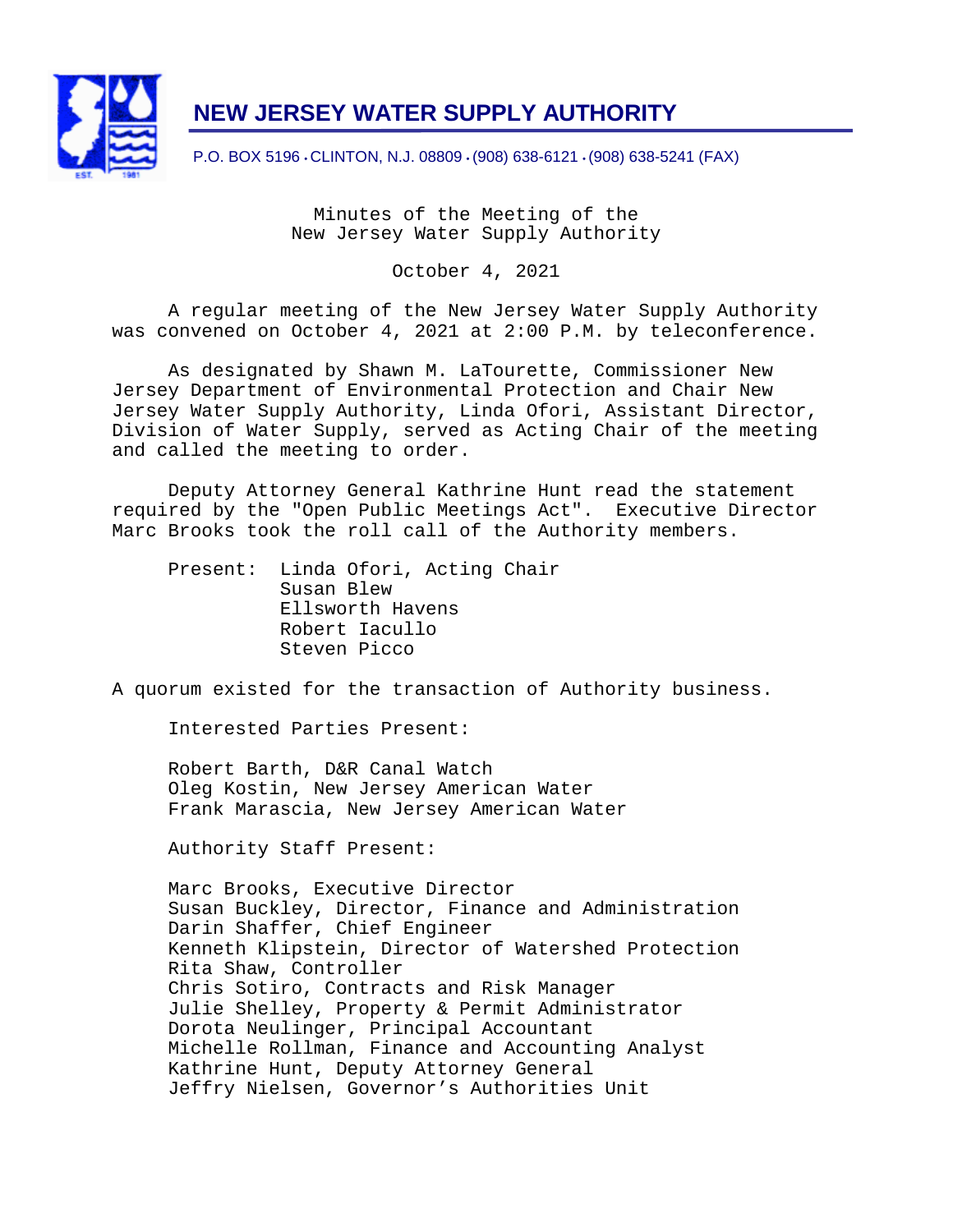## APPROVAL OF THE MINUTES

Acting Chair Ofori asked for a motion for approval of the Minutes of the September 13, 2021 meeting. Mr. Picco moved the motion approving the Minutes as prepared and the motion was seconded by Mr. Havens. The Minutes of the September 13, 2021 meeting were approved by the Board.

#### EXECUTIVE DIRECTOR'S REPORT

Mr. Brooks stated that the remnants of Hurricane Ida came through New Jersey just over a month ago. Much of the Authority staff, primarily Canal employees, are still working long hours to remove sediment from the Canal and cleaning debris. Some nonemergency damage was also noted near Prallsville and at 10-Mile Culvert. The Authority is working through the FEMA guidelines.

Mr. Brooks stated that the Authority continues to follow all guidance from the Governor's office with respect to COVID-19. Starting October 17, all staff members will either have to show proof of vaccination or proof of negative COVID-19 test results on a weekly basis.

Mr. Brooks noted that rainfall recorded at the Spruce Run gage for September was 8.35 inches which was 4.42 inches above average for the month and 8.66 inches above average for the year. Rainfall recorded at Manasquan for September was 3.74 inches which was 0.19 inches below average for the month and 7.6 inches above average for the year.

# COMMUNICATIONS/CORRESPONDENCE

Mr. Brooks stated that there were no items of communications or correspondence received.

#### UNFINISHED BUSINESS

Mr. Brooks stated that everyone has a copy of the written operations report for the Manasquan Water Treatment Plant/Transmission System and offered to answer any questions, of which there were none.

Mr. Shaffer reported on the Raritan Basin System operations. Mr. Shaffer stated that everyone has a copy of his written report. Mr. Shaffer stated that as of today, Spruce Run is at 99.6 percent of capacity. Round Valley is drawn down for the rehabilitation project and is at elevation 360.0 or 65.8 percent of capacity. The combined reservoir capacity is 71.4 percent. The typical combined capacity for this date is 88.7 percent.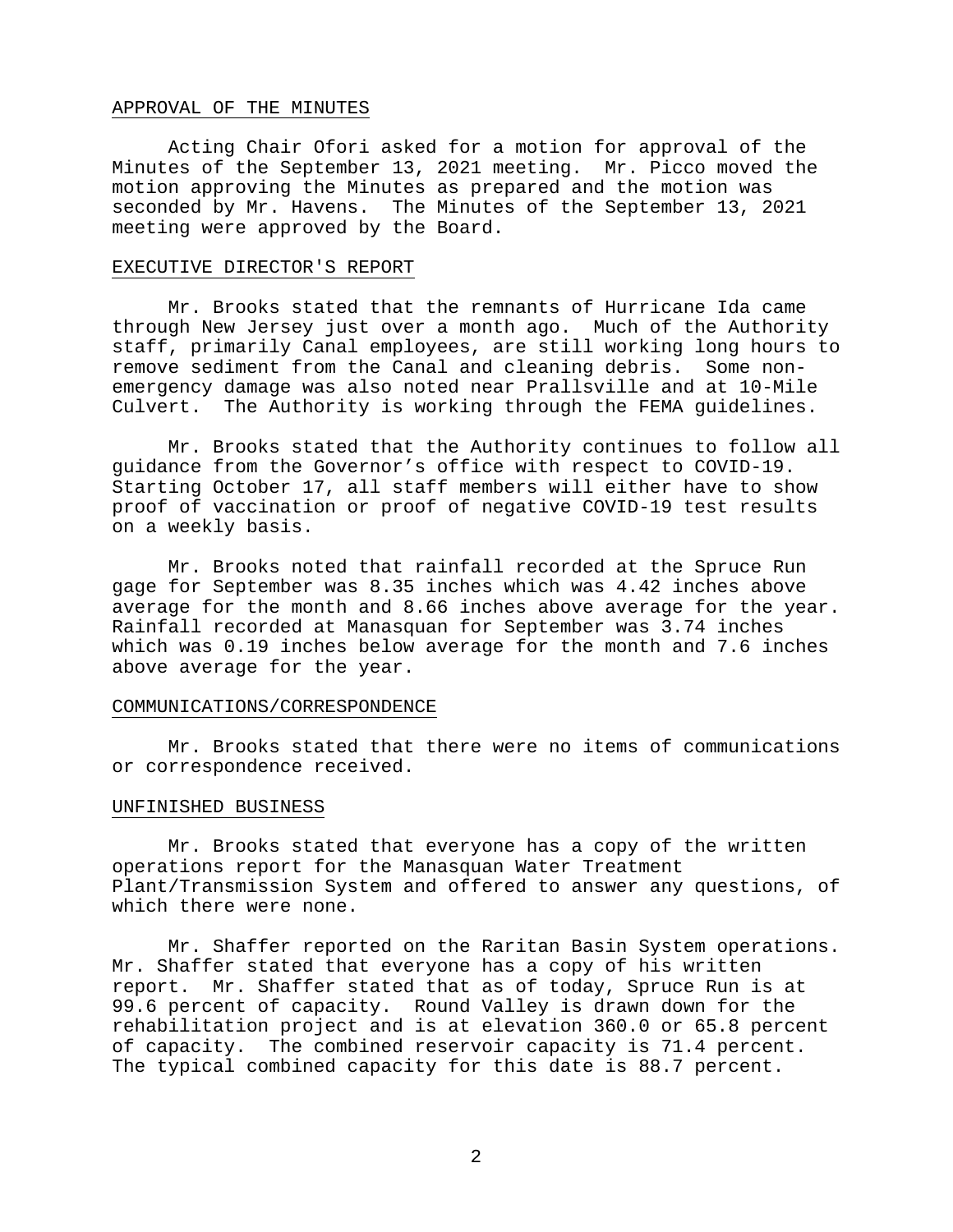Mr. Shaffer reported that Canal operations are returning to normal. Recovery work from damage caused by the remnants of Hurricane Ida continues, but good progress has been made to date. Restoration of eroded canal embankment around the South Bound Brook spillway and the 6 Mile Run Culvert was deemed emergency work and was contracted as such with the approval of the Capital Projects Committee. Mr. Shaffer stated that the work was successfully completed last week, under budget, and that he expects to present a memo and resolution to ratify the actions of the Executive Director for consideration at the next Board meeting.

Mr. Shaffer reported on the Round Valley Reservoir Dams Rehabilitation and Resource Preservation Project. Mr. Shaffer stated that the contractor has completed earthfill placement on the Dike and topsoil placement is scheduled to begin this week. Mr. Shaffer also noted that the sub-contractor continues major earthwork on the North Dam. Earthfill placement is continuing at the toe of the dam and the chimney drain filter installation is continuing up the embankment slope.

Mr. Shaffer stated that the contractor is finalizing preparations for the start of excavation at the South Dam which is anticipated to start soon. Abandonment of the low level outlet pipe has been delayed by a small leak observed to be coming from the blind flange at the reservoir end of the pipe. Mr. Shaffer noted that a diving subcontractor has been working on rehabilitation of the South Dam tower sluice gates and the repair of a leak through a cold joint in the concrete wall near the bottom of the structure.

Mr. Shaffer discussed the South Branch Pump Station Pump rehabilitation and equipment upgrades. The engineering consultant has evaluated the four existing pumps and motors which are to be rehabilitated during the initial phase of this project. Authority staff has reviewed and commented on a schematic design report and this phase of the project has now entered final design.

Mr. Shaffer discussed the Spruce Run Administration Building Fuel Island Rehabilitation. The contractor has installed most of the physical components including the containment sumps, concrete pad, fuel dispensers and new electrical panel. Additional upgrades to the electrical system and the Veeder Root tank gauging system are underway. This project is expected to be completed this fall.

Mr. Klipstein reported on the Watershed Management Program. Mr. Klipstein stated that everyone has a copy of his report and that he had nothing additional to discuss. Mr. Klipstein offered to answer any questions.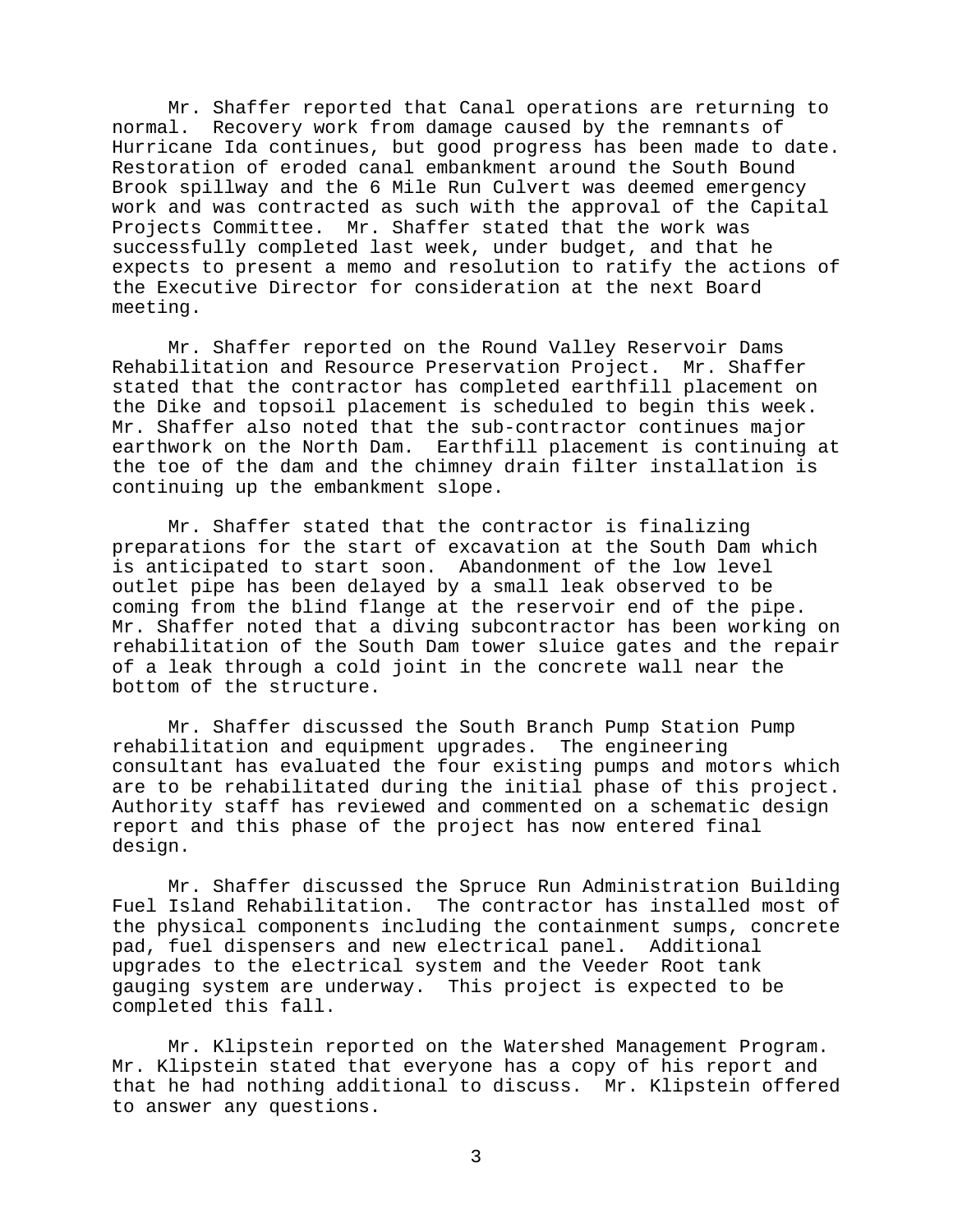#### NEW BUSINESS

Mr. Sotiro provided the background information on the resolution authorizing the execution of an Insurance Agent/Broker Services Agreement. Mr. Sotiro stated that this procurement is done on a three-year cycle. The solicitation was made consistent with standard procedures for the procurement of professional services on July 16, 2021.

Mr. Sotiro noted that two technical proposal packages were received on August 12, 2021, which were both evaluated and ranked by the Authority's Selection Committee. The proposal from Willis of New Jersey, Inc. was ranked highest due to the firm's experience in water utilities, demonstrated experience in issues most essential to the Authority, and the firm's access to the Authority's critical property and excess liability markets on a direct basis rather than through secondary or wholesale brokers. With the approval of the Insurance Committee, Authority staff negotiated with the top rated firm, Willis, using the other proposal for comparison, which resulted in a reduction of the proposed fee, reflecting no increase over the expiring contract. Mr. Sotiro noted that the Authority requires that the broker be compensated on a fixed fee basis in lieu of receiving placement commissions, and that the broker shall be required to disclose all forms of compensation received by it or its intermediaries in connection with the placement.

Ms. Blew moved the resolution authorizing the Executive Director to execute a one-year contract, with two renewal options, with the firm of Willis of New Jersey, Inc. of Short Hills, New Jersey for the annual sums of \$42,000, \$40,000 and \$40,000, for insurance brokerage services associated with the Authority's 2022, 2023 and 2024 insurance program. Mr. Iacullo seconded the motion for the resolution. All Authority members approved the resolution.

Mr. Klipstein provided the background information on the resolution accepting Stormwater Mitigation Proceeds from the Delaware and Raritan Canal Commission for the purpose of implementing water quality improvement projects for the Delaware and Raritan Canal. Mr. Klipstein described the Promenade at Somerset townhome development project, size and location. The developer cannot meet stormwater infiltration standards and applied to the D&R Canal Commission for a permit and waiver. The D&R Canal Commission granted a modified permit conditional to a payment of \$86,767.76 to a mitigation fund for water quality improvement projects. Mr. Klipstein stated that the D&R Canal Commission asked the Authority if there was a water quality improvement project need in the same watershed management area as the proposed project. Authority staff identified several

4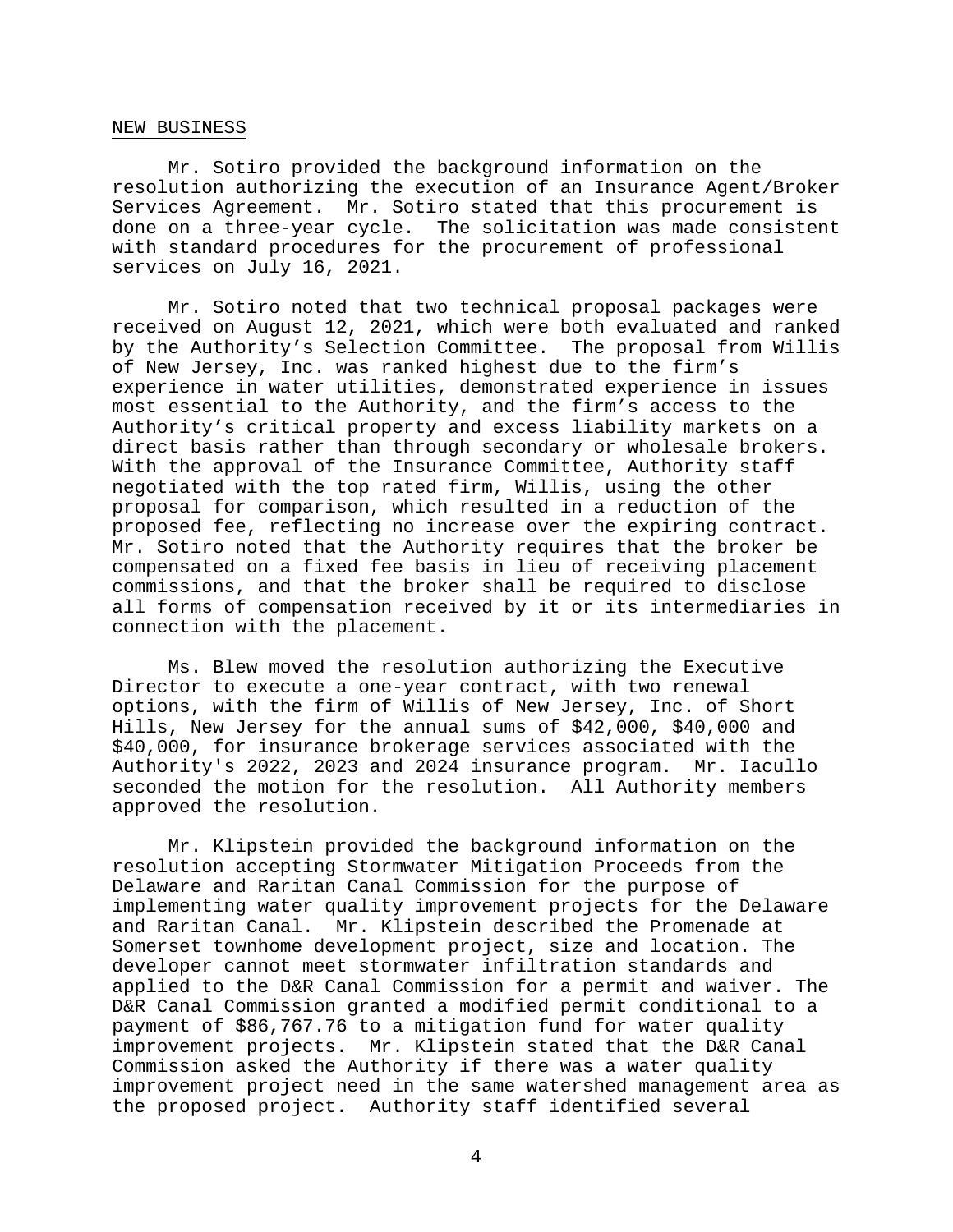projects in the Cedar Grove Brook watershed and recommend that the Authority accept the proceeds to be applied accordingly.

Mr. Havens moved the resolution authorizing the Executive Director to accept Stormwater Mitigation proceeds in the amount of \$86,757.76 from the "Trust Under Article 6 u/w/o Sigmund Sommer and Levin Properties" as required by the D&R Canal Commission permit for the purpose of implementing Cedar Grove Brook water quality improvement projects, as chosen by the Authority, located in the D&R Canal drainage area. Ms. Blew seconded the motion for the resolution. All Authority members approved the resolution.

Ms. Shelley provided the background information on the resolution authorizing the Executive Director to dispose of a fee simple interest in a portion of Block 25, Lot 17 to address an encroaching dam, Clinton Township, Hunterdon County. Ms. Shelley stated that in March of 2020 the Board authorized the execution of a contract for the sale of the Authority's fee simple interest in an encroached portion of an Authority lot which contains a segment of the Round Valley Force Main. Ms. Shelley described the lot and the adjacent pond and dam encroachment. The proposed resolution will allow the Executive Director to execute closing documents which will be reviewed by the Deputy Attorney General for the Authority.

Ms. Blew moved the resolution authorizing the Executive Director to sign the appropriate documents to dispose of the Authority's fee simple interest in a 0.117-acre portion of Block 25, Lot 17, Clinton Township, Hunterdon County. Mr. Picco seconded the motion for the resolution. All Authority members approved the resolution.

#### COMMITTEE REPORTS

- (a) Personnel no report
- (b) Finance Mr. Brooks stated that the Finance Committee met earlier in the day. Staff presented the rate proposals for fiscal year 2023. The rates will be presented to the Board at the November meeting. Mr. Brooks noted that the rate proposals for fiscal year 2023 contemplate no change to the current rates.
- (c) Audit no report
- (d) Public Participation no report
- (e) Capital Projects no report
- (f) Insurance no report